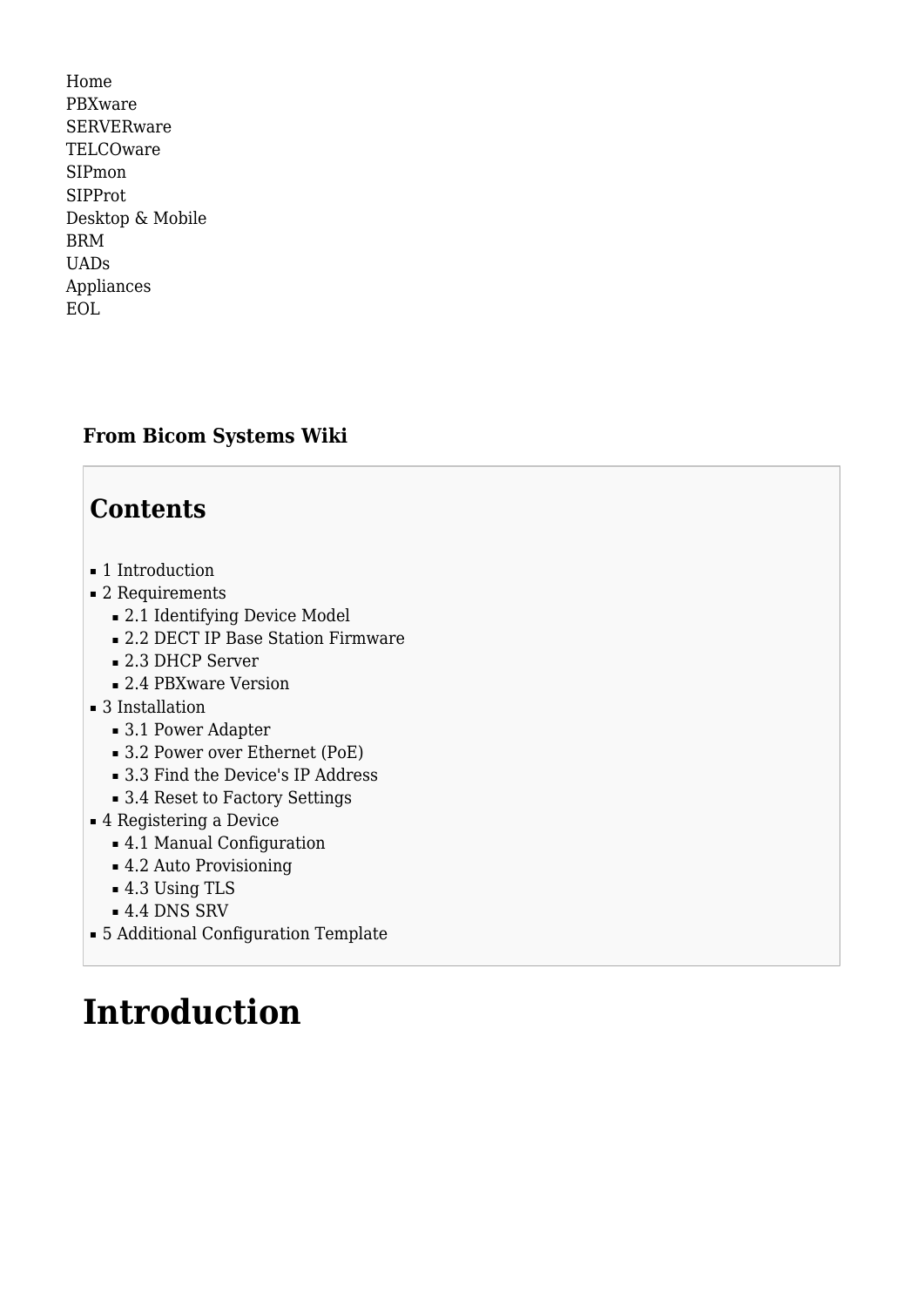

This Configuration Guide is written as a general guide on how to configure the Yealink DECT IP Base Station W70B and the handset W73H to work with PBXware 5.3.10.

# **Requirements**

# **Identifying Device Model**

To start and successfully complete the registration of the Yealink device, you need to know which device model to set up.

On the back of each Yealink device, there is model information that you should check. Although various device models can have exactly the same requirements and installation procedures, device models can also have significantly different requirements and installation procedures, so that is why it is important to know the model you own which results in you setting up the device successfully.

# **DECT IP Base Station Firmware**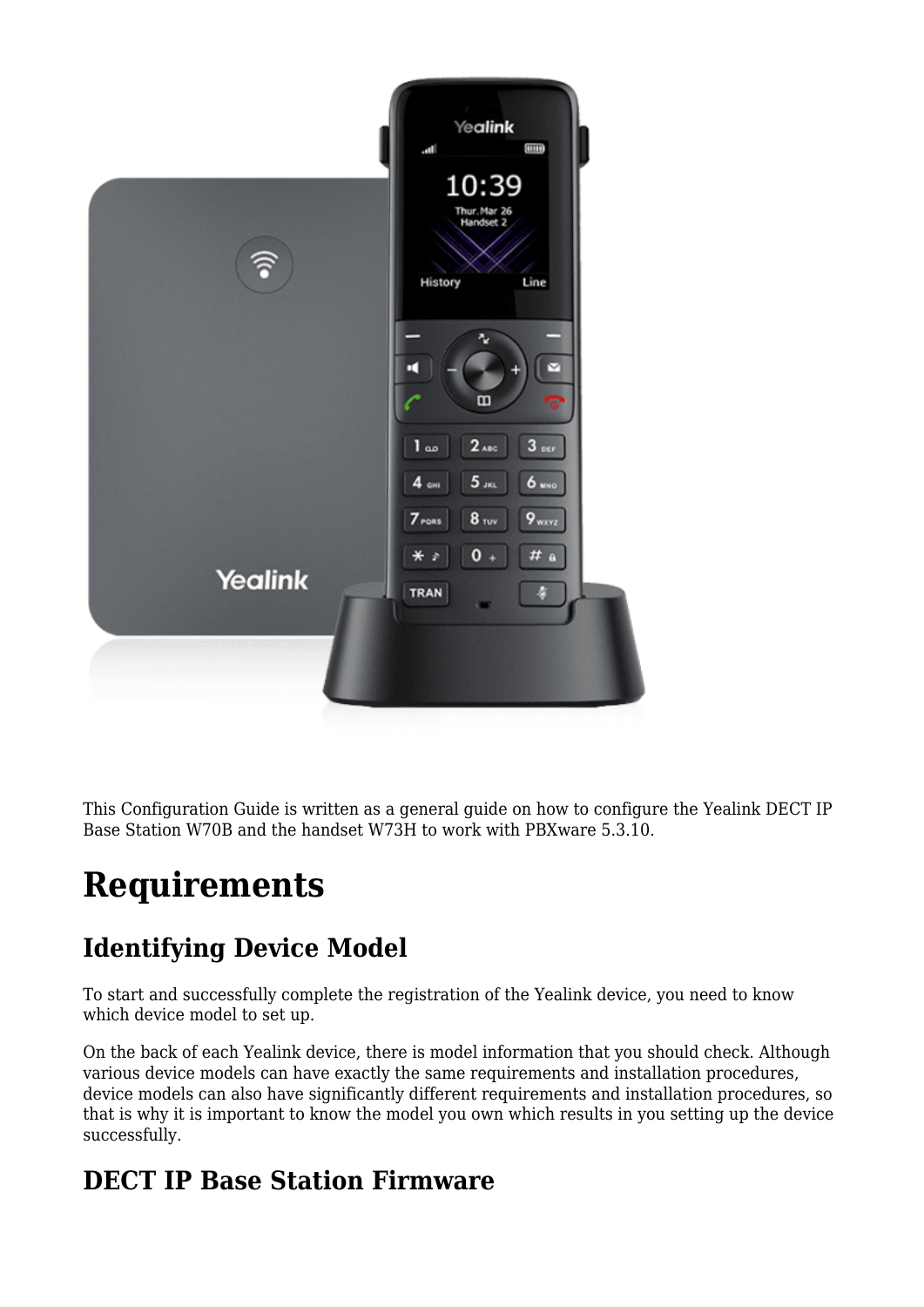- Make sure that the device is loaded with an appropriate firmware version, 146.85.0.20.
- To find out the firmware version of your Yealink device model, open a new browser window and enter your device's IP address in order to access the device's web administration interface login screen. Example: **<http://192.168.1.22>**.
- Log in to the device's web administration interface with your username and password. Please note that the factory default login details are as follows: username is **admin** and password is **admin**.

## **DHCP Server**

Fully configured and operational DHCP server.

### **PBXware Version**

PBXware version 5.3.10

In order to find out the PBXware version:

- Log in to PBXware
- Navigate to **Settings: About**.

On the top of **About** page, you may see a code similar to this one **PBXware Edition: Multi-Tenant Release: 5.3.10 (41a4f0e6) Running: 13.23.1-gc-2e09fa3d, Proxy v5.3.10 (231c5f3), API: 5.3, libmemcached version: 1.0.18**, where Release denotes the current version of your PBXware.

# **Installation**

This section describes how to install and connect the device to the electrical power and data network as well as how to apply factory settings.

The following topics are covered:

- Power Adapter
- Power over Ethernet (PoE)
- Factory Settings

## **Power Adapter**

Connect the Network and Power

- Connect the DC plug on the power adapter to the DC port on the device and connect the other end of the power adapter into an electrical power outlet.
- Connect the Ethernet cable between the Internet port on the device and the network port on a router or switch to access LAN.

*NOTE: If you are using Power over Ethernet (PoE), you don't need to connect the AC adapter. Make sure that the Ethernet cable and router or switch is Power over Ethernet (PoE) compliant*.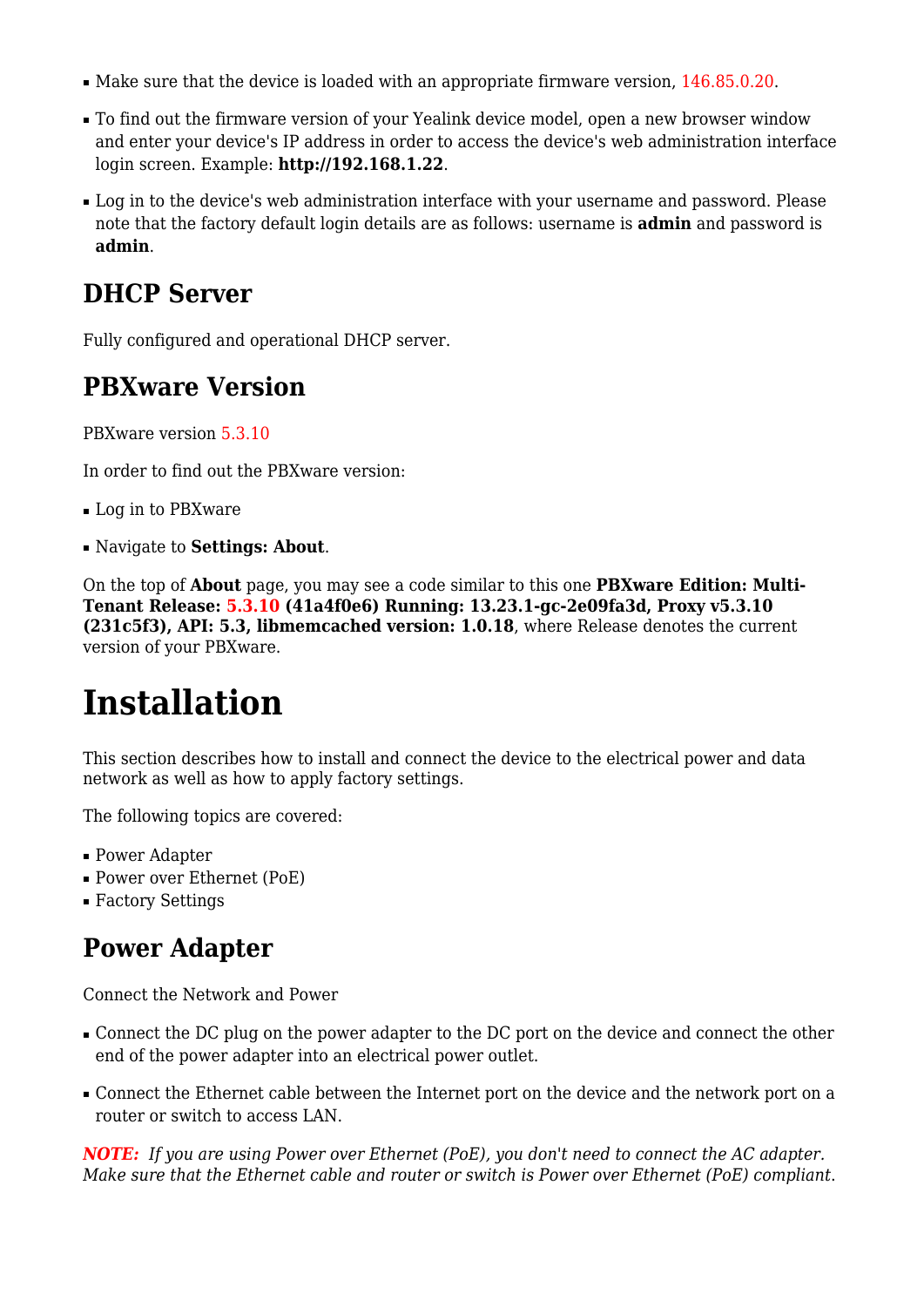# **Power over Ethernet (PoE)**

Connect the Network (only)

Using a regular Ethernet cable, your device can be powered from a Power over Ethernet (PoE) compliant router or switch.

■ Connect the Ethernet cable between the Internet port on the device and an available port on the in-line power router or switch.

*NOTE: If you are using Power over Ethernet (PoE), you do not need to connect the AC adapter. Make sure that the Ethernet cable and router or switch is Power over Ethernet (PoE) compliant*.

## **Find the Device's IP Address**

Find out the Yealink phone's IP Address.

- Press the **OK** button on the handset.
- Go to the **Status** menu.
- Go to the **Base** submenu.

The IP address will be displayed on the top of the display.

## **Reset to Factory Settings**

This step is not required for brand new out-of-the-box devices, however, if the device has been already used then it is a must.

- Open a new browser window and enter your device's IP address in order to access the device's web administration interface login screen. Example: **<http://192.168.1.22>.**
- Log in to the device's web administration interface with your username and password. Please note that the factory default login details are as follows: username is **admin** and password is **admin**.
- Click the **Upgrade** tab.
- Click the **Reset** button in order to reset the device to factory settings. A device will reset to the factory settings and reboot.
- Wait some time for a device to reboot.

*NOTE: Do not unplug or remove power from the device while it is updating firmware and configuration.*.

# **Registering a Device**

This section describes how to identify the Yealink device model, requirements that must be met, and how to register a device using Manual configuration or Auto provisioning.

The following topics are covered:

■ Manual Configuration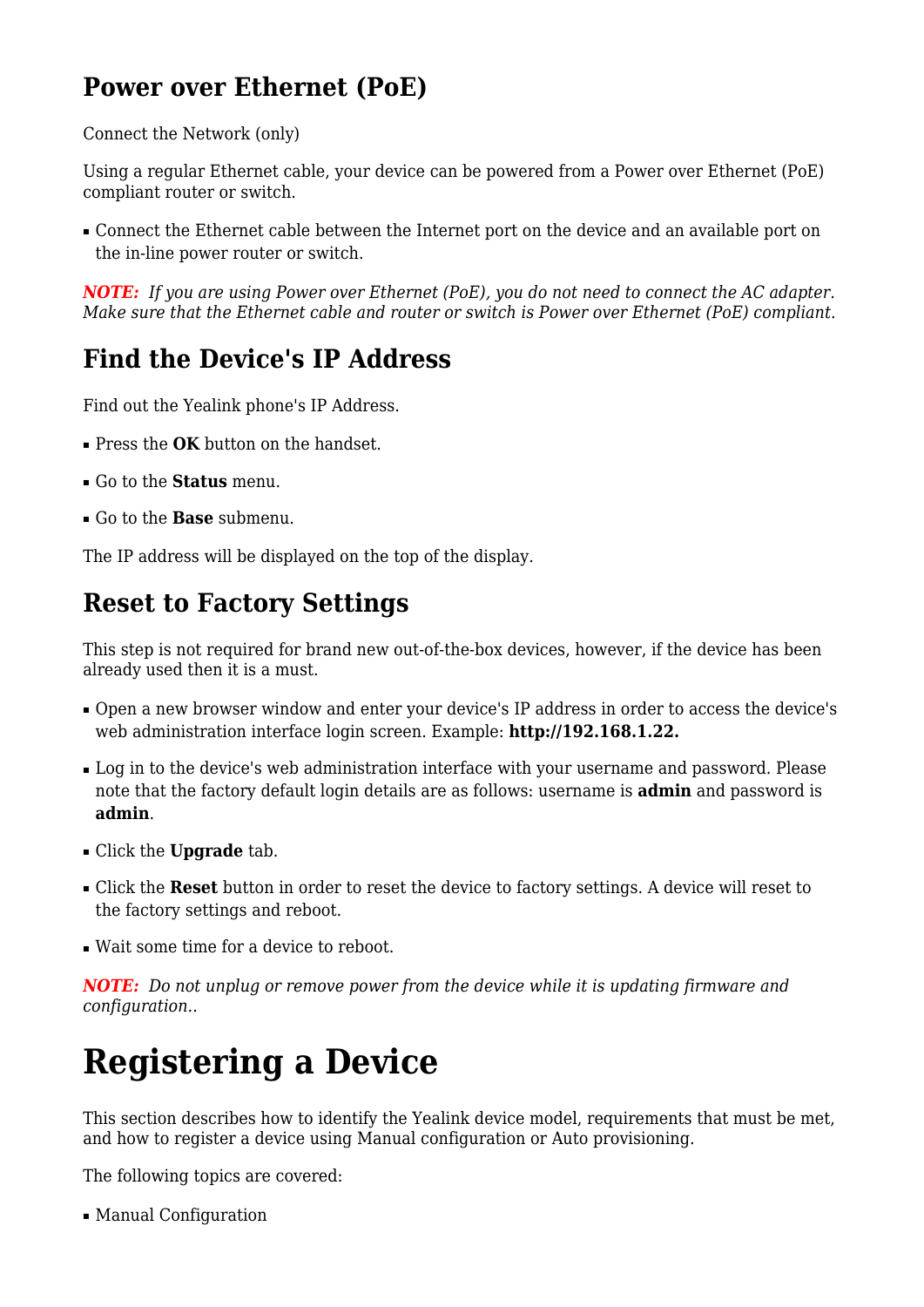■ Auto Provisioning

# **Manual Configuration**

This section describes how to set UAD settings, create the PBXware Extension, and register the device.

The following topics are covered:

- UAD settings
- Creating an Extension
- Registering a Device

### **UAD Settings**



Log in to the PBXware's web administration interface

- Open a new browser window and enter the IP address in order to access the PBXware web administration login screen. Example: **<http://192.168.1.10>.**
- Log in to PBXware with your e-mail address and password.

#### UAD Settings

- Navigate to **Settings: UAD**.
- Make sure that the Yealink UAD is enabled. To check the UAD status, click the **Edit** icon corresponding to your Yealink device.
- Make sure that **Status** is set to **Active**, **Auto provisioning** is set to **No**, and **DHCP** is set to **Yes**.
- Click the **Save** button to save changes.

### **Creating an Extension**



Add the Extension

- Navigate to **Extensions**. Click the **Add Extension** button.
- The standard options window will be shown below.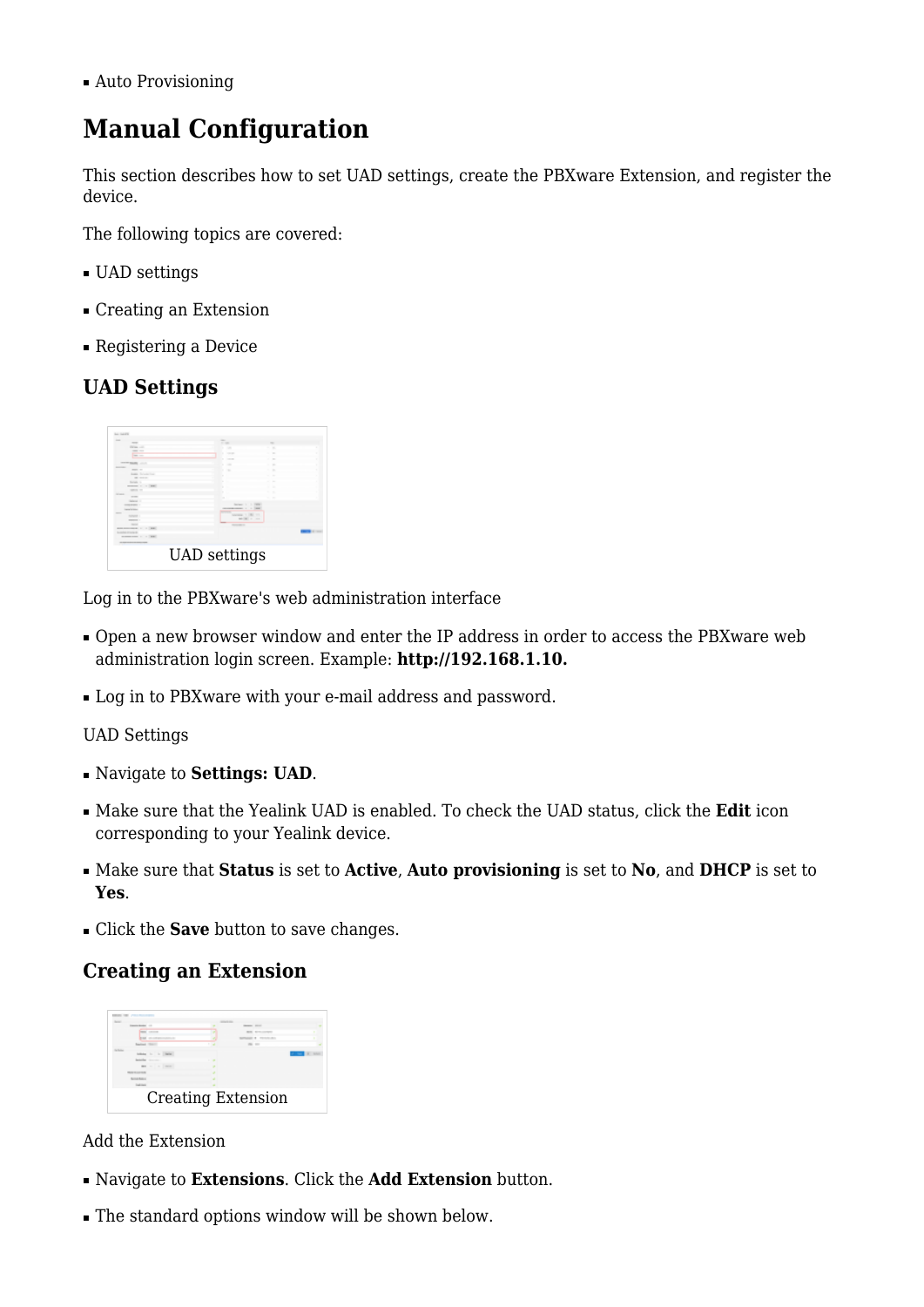- Select the Yealink device model from the **UAD** select box.
- Select Location: **Local** or **Remote**.

**Local** is for all Extensions registered on the LAN and **Remote** is for all Extensions registered from remote networks, WAN, Internet etc.

- Click the **Next step** button.
- Extension Values

Enter values into the required field text boxes.

#### **REQUIRED FIELDS:**

■ **Name**

Enter a name for the Extension being created. Example: **John Smith**.

#### ■ **E-mail**

Enter the e-mail address associated with this Extension. This e-mail address will receive all system notification messages. Example: **john.smith@bicomsystems.com**

#### ■ **Department**

Define the Department to which the Extension belongs. Example: **Sales**.

■ Click the **Save** button.

### **Registering a Device**

This section describes how to register a Yealink device using **Hostname or IP Address** or **DNS SRV**.

The following topics are covered:

- Hostname or IP Address
- DNS SRV

#### **Hostname or IP Address**

Log in to the phone's web administration interface

- Open a new browser window and enter the phone's IP address in order to access the phone's web administration interface login screen. Example:<http://192.168.1.22>
- Log in to the phone's web administration interface with the username and password. Please note that the factory default login details are as follows: username is **admin** and password is **admin**.
- Click **Handset & Account**.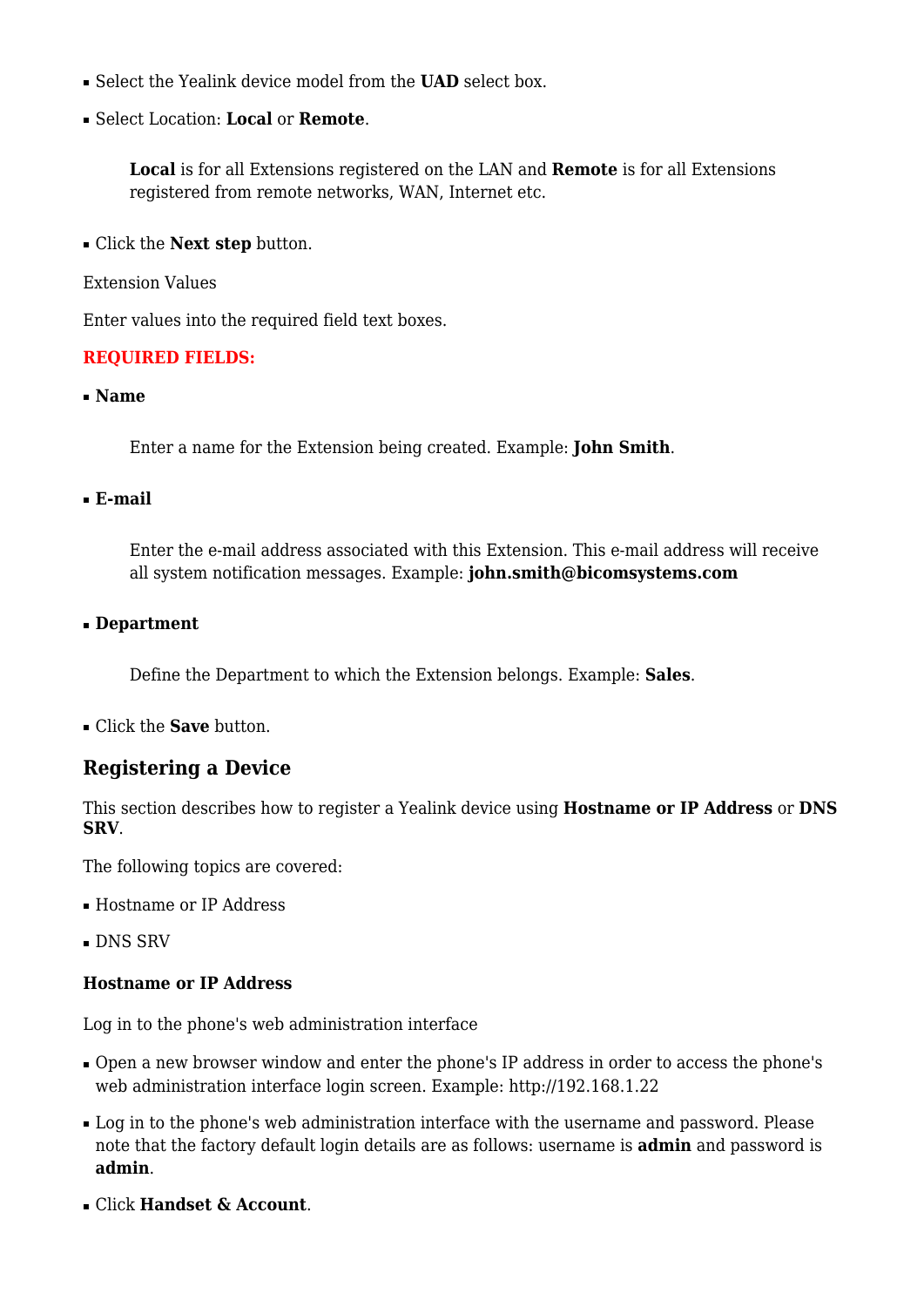■ Enter or set the following details into the respective fields.

### **REQUIRED FIELDS:**

■ **Account Active**

Make sure the **On** radio box is selected.

#### ■ **Register Name**

PBXware Extension number. Example: **1003**

#### ■ **User Name**

Usually the same number as the **Phone Number**.

#### ■ **Password**

The Secret of the Extension as received in the e-mail associated with this Extension. Example: %Z4M3\*Ts9y7. A password is generated automatically for each newly created Extension.

#### ■ **Sip Server**

Enter the Hostname or IP Address of PBXware.

- Example of a Hostname: **voip.bicomsystems.com**
- Example of an IP Address: **192.168.1.10**
- Click **Confirm**.
- You will have to wait some time for the device to reboot. If everything is done as described above, you should have successfully registered your device to PBXware.

Dial \*123 to verify the registration.

#### **DNS SRV**

This section describes how to use a **DNS SRV** record which specifies the location of PBXware. *NOTE: The DNS Server needs to be configured correctly for this to work. Bicom Systems can provide a service to set this up for you*.

Log in to the phone's web administration interface

- Open a new browser window and enter the phone's IP address in order to access the phone's web administration interface login screen. Example:<http://192.168.1.22>
- Log in to the phone's web administration interface with the username and password. Please note that the factory default login details are as follows: username is **admin** and password is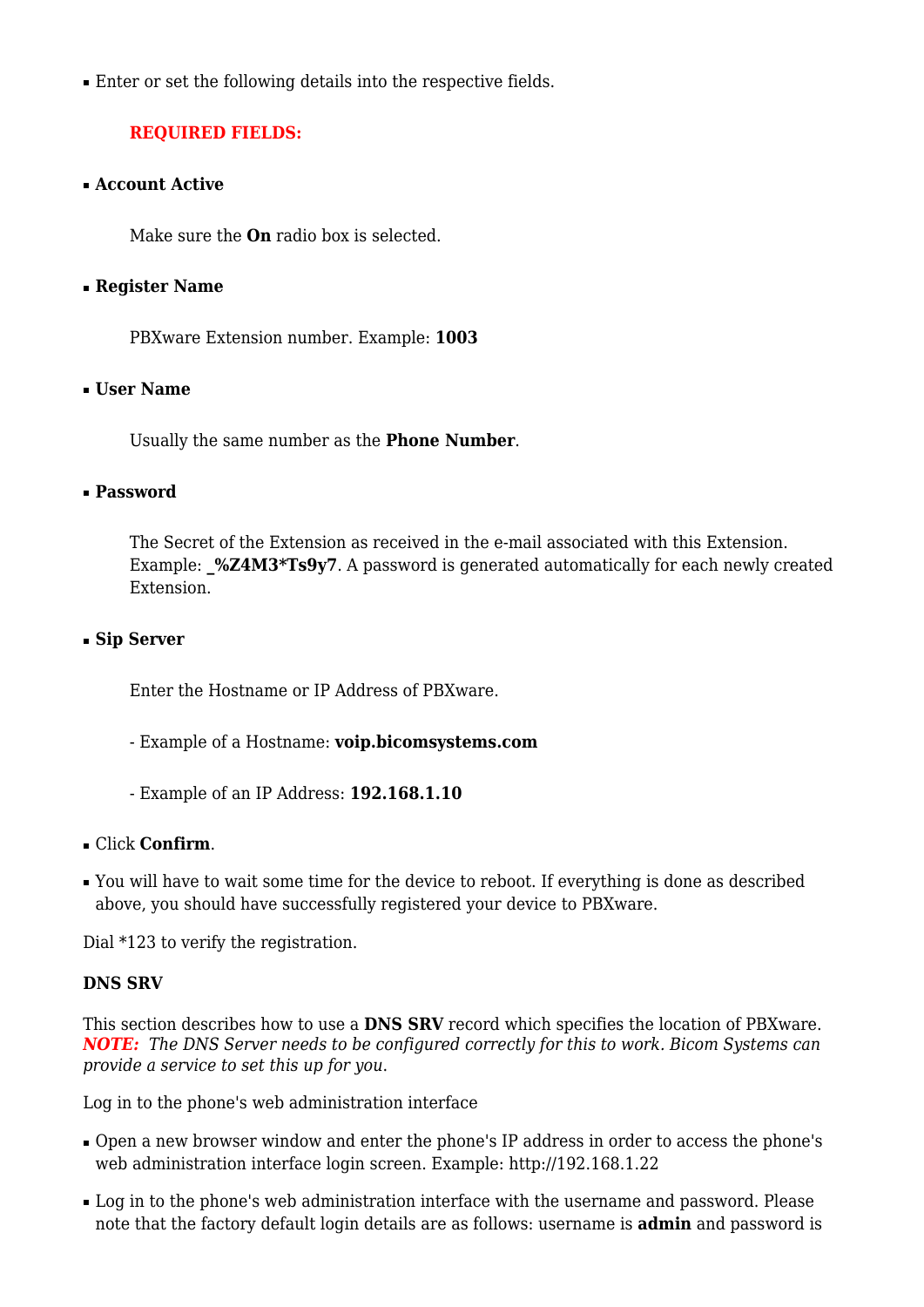#### **admin**.

- Click **Handset & Account**.
- Enter or set the following details into the respective fields.

#### **REQUIRED FIELDS:**

#### ■ **Account Active**

Make sure the **On** radio box is selected.

#### ■ **Register Name**

PBXware Extension number. Example: **1003**

#### ■ **User Name**

Usually the same number as the **Phone Number**.

#### ■ **Password**

The Secret of the Extension as received in the e-mail associated with this Extension. Example: %Z4M3\*Ts9y7. A password is generated automatically for each newly created Extension.

#### ■ **Sip Server**

In the **Sip Server** field, enter the Hostname.

- Example of a Hostname: **bicomsystems.com**
- Make sure that you replace **Hostname** from this example with the Hostname of your PBXware.
- Make sure that the DNS server is configured to automatically route a registration request to PBXware which is actually under another domain name. (Example: **newbicomsystems.com**)
- **Transport**

Select **DNS SRV** from the drop-down menu.

- Click **Confirm**.
- You will have to wait some time for a device to reboot. If everything is done as described above, you should have successfully registered your device to PBXware.

Dial \*123 to verify the registration.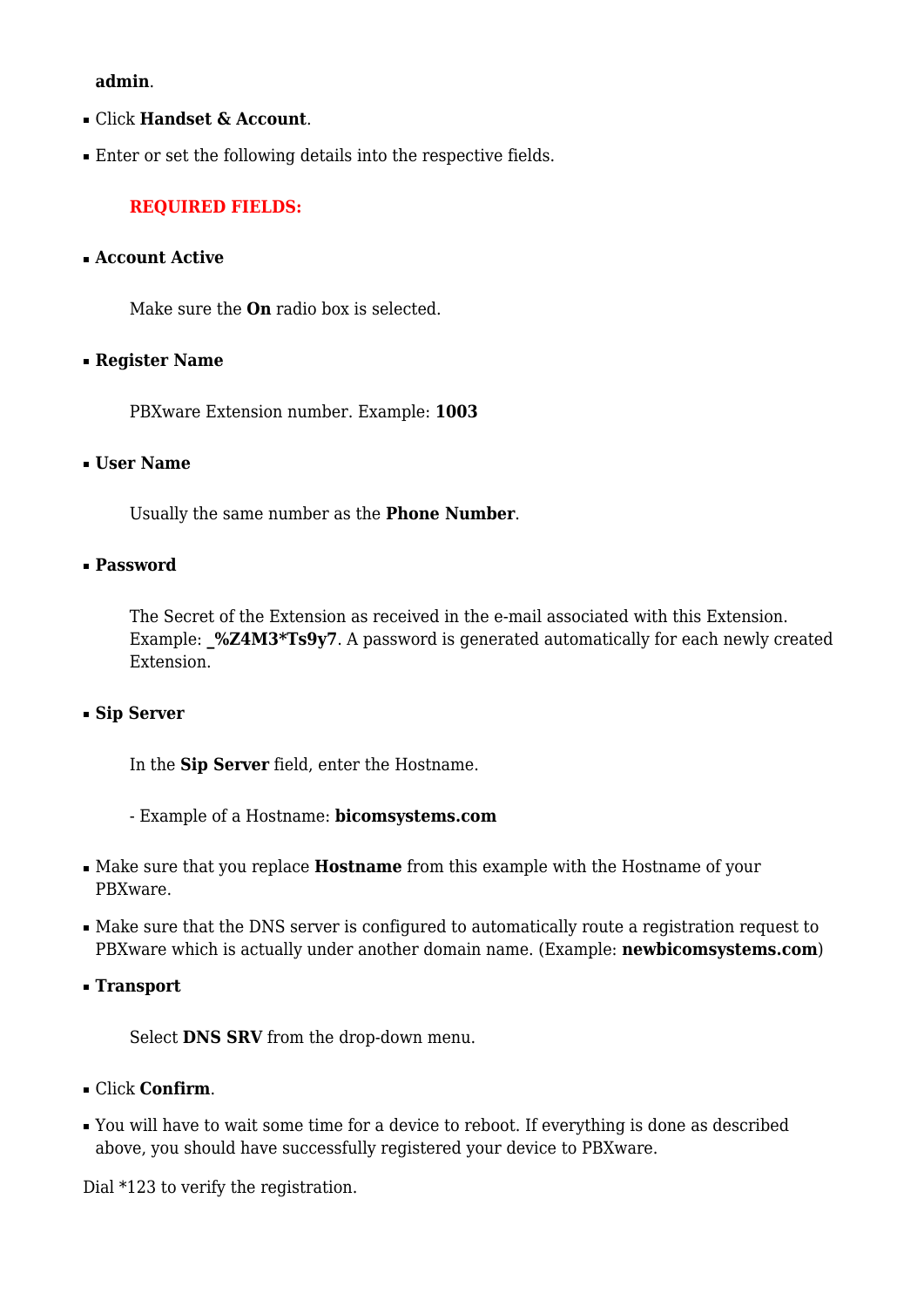#### **Registering a Handset**

This section describes how to register the handset.

**NOTE:** Before the registration, please make sure that the base station is in the registration mode, and the phone displays "Unregistered!".

- Press the 'Reg' soft key to register the handset
- After the handset is registered successfully, the following details will be displayed: "Handset Subscribed" and "Base NO. (The last four characters of the connected Base's MAC address)".

### **TIP:**

- Press OK > Register Handset
- Select the desired base to register the handset

After the DECT base is found, users will be prompted to enter a default pin code.

**NOTE:** The default pin code is **0000**.

If everything is done as described above, the handset should be registered and synchronized.

# **Auto Provisioning**

This section describes how to set UAD settings, create the PBXware Extension, and register the device using DHCP or Static IP address.

The following topics are covered:

- UAD Settings
- Creating an Extension
- Registering a Device

### **UAD Settings**



Log in to the PBXware's web administration interface.

- Open a new browser window and enter the IP address in order to access the PBXware's web administration login screen. Example: **<http://192.168.1.10>**.
- Log in to PBXware with the e-mail address and password.

UAD Settings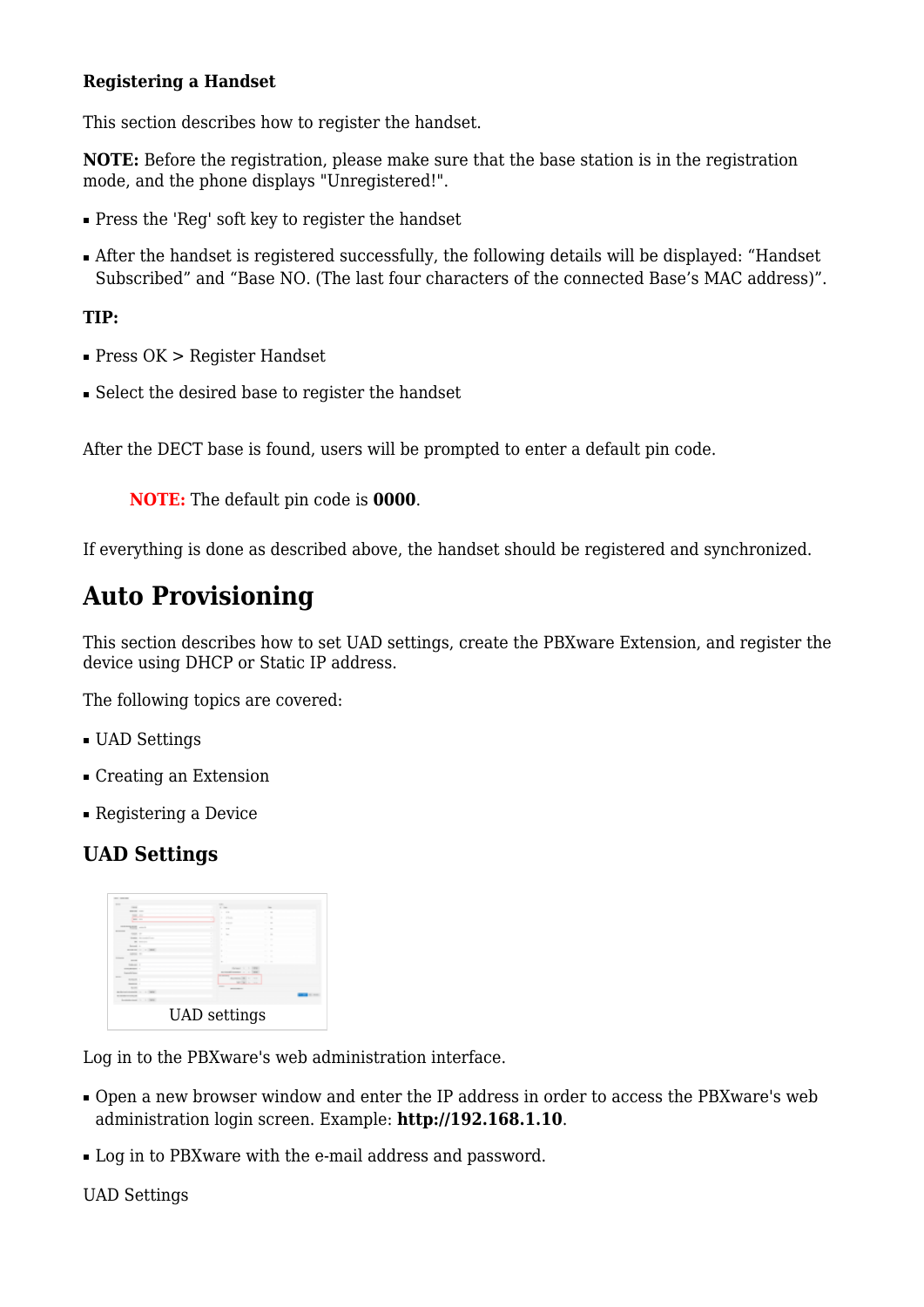- Navigate to **Settings: UAD**.
- Make sure that the Yealink UAD is enabled. To check the UAD status, click the **Edit** icon corresponding to the Yealink device.
- Make sure that **Status** is set to **Active**, **Auto provisioning** is set to **Yes**, and **DHCP** is set to **Yes**.
- Click the **Save** button.

### **Creating an Extension**



#### Add the Extension

- Navigate to **Extensions**. Click the **Add Extension** button.
- The standard options window will be shown below.
- Select the Yealink device from the **UAD** select box.
- Select Location: **Local** or **Remote**.

**Local** is for all Extensions registered on the LAN and **Remote** is for all Extensions registered from remote networks, WAN, Internet, etc.

■ Click the **Next step** button.

Extension Values

Enter values into the required field text boxes.

### **REQUIRED FIELDS:**

■ **Name**

Enter a name for the Extension being created. Example: **John Smith**.

■ **E-mail**

Enter the e-mail address associated with this Extension. This e-mail address will receive all system notification messages. Example: **john.smith@bicomsystems.com**

#### ■ **Auto Provisioning**

Set to **Yes**.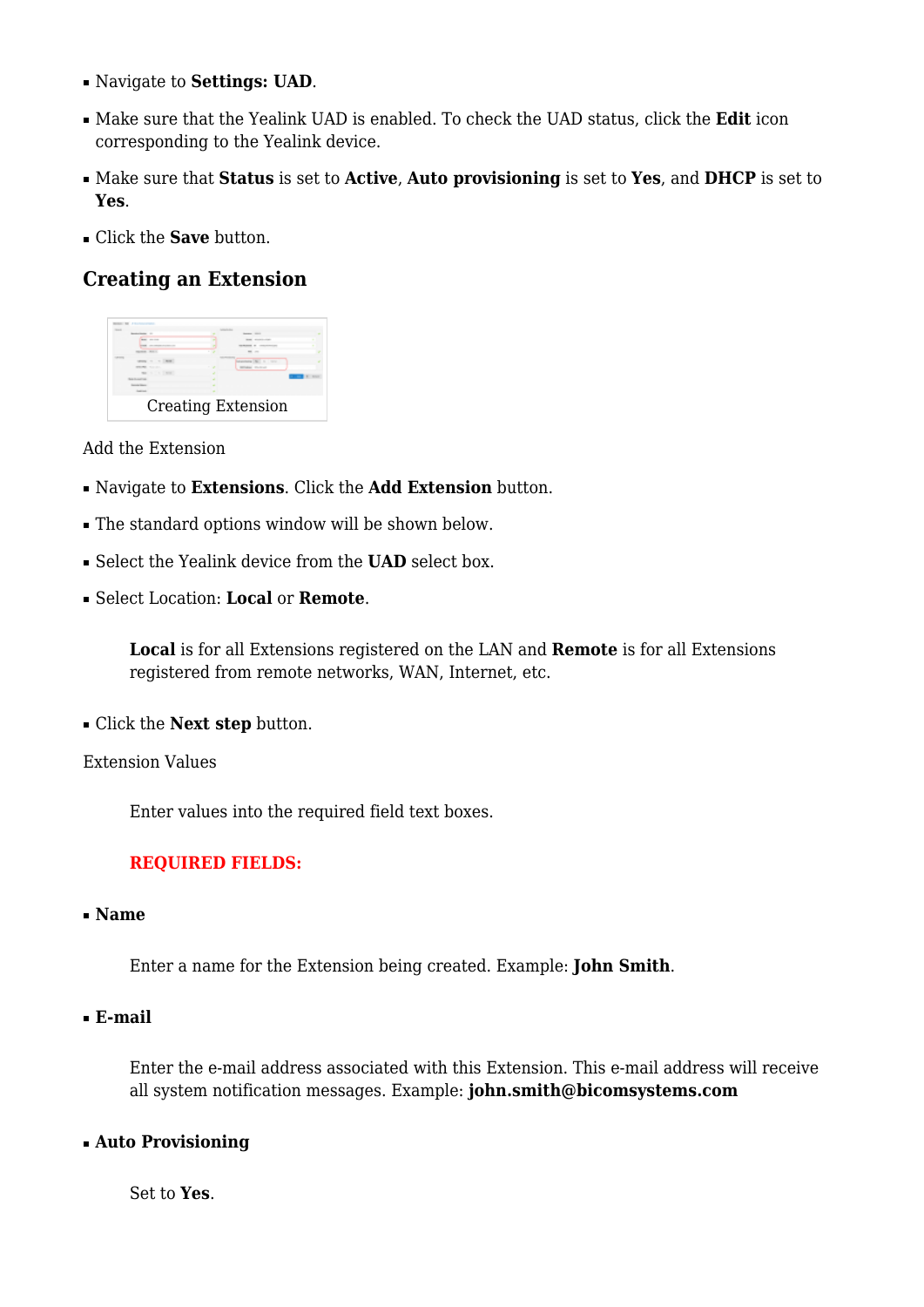#### ■ **MAC Address**

Enter the Yealink device's MAC address. Example: **001565FF1536**. The MAC address can be found at the back of the device.

■ Click the **Save** button.

### **Registering a Device**

This section describes how to register a Yealink device using **DHCP**, **TFTP**, **HTTP & HTTPS**, or **DNS SRV**.

The following topics are covered:

- DHCP
- TFTP or HTTP & HTTPS
- DNS SRV

#### **DHCP**

#### Configure DHCP

■ Make sure that the DHCP router is configured to use **option 66** to automatically instruct devices with the URL for auto-provisioning. For more information, please see the router documentation or contact a network administrator.

Device's first boot or user-initiated reboot

• The auto-provisioning process will start during the device's first boot or after the reboot process has been initiated by the user. The DHCP server will instruct the device from where to pick up an appropriate configuration file. If everything is done as described above, you should have successfully registered your device to PBXware.

Dial **\*123** to verify registration.

#### **TFTP or HTTP & HTTPS**

- Open a new browser window and enter the device's IP address, e.g. **<http://192.168.1.22>**.
- Enter **username** and **password** and press the **Confirm** button. **NOTE:** The factory default login details are as follows: username is **admin** and password is **admin**.
- Click the **Settings** tab.
- Click the **Auto Provision** link on the left-hand navigation menu.
- Choose what **server type** you intend to use: **HTTP**, **HTTPS**, and **Trivial FTP**. **NOTE:** Our recommendation is to use **HTTP**.

If you choose to use **HTTP** or **HTTPS server type**, enter **http://** or **https://** followed by **Hostname** or **IP Address**, and then followed by **/prov**.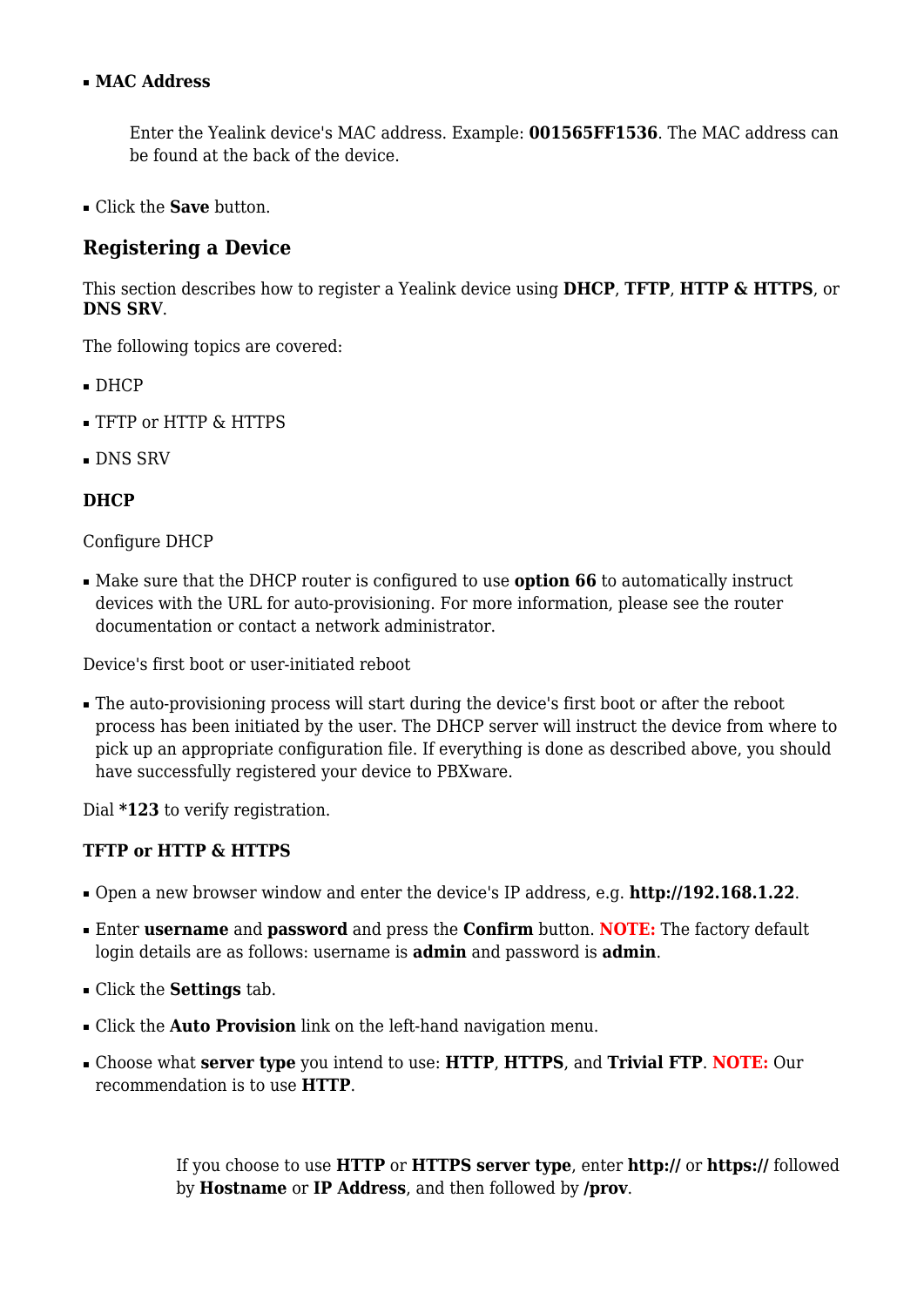Example of a Hostname using HTTP: **<http://abc.bicomsystems.com/prov>**

Example of a Hostname using HTTPS: **<https://abc.bicomsystems.com/prov>**

Example of an IP Address using HTTP: **<http://192.168.1.10/prov>**

Example of an IP Address using HTTPS: **<https://192.168.1.10/prov>**

■ Enter the **Auto Provisioning** username and password into the **User Name** and **Password** fields.

> If you choose to use **TFTP server type**, enter **tftp://** followed by **Hostname** or **IP Address**

Example of a Hostname: **tftp://voip.bicomsystems.com**

Example of an IP Address: **tftp://192.168.1.10**

■ Click the **Autoprovision Now** button.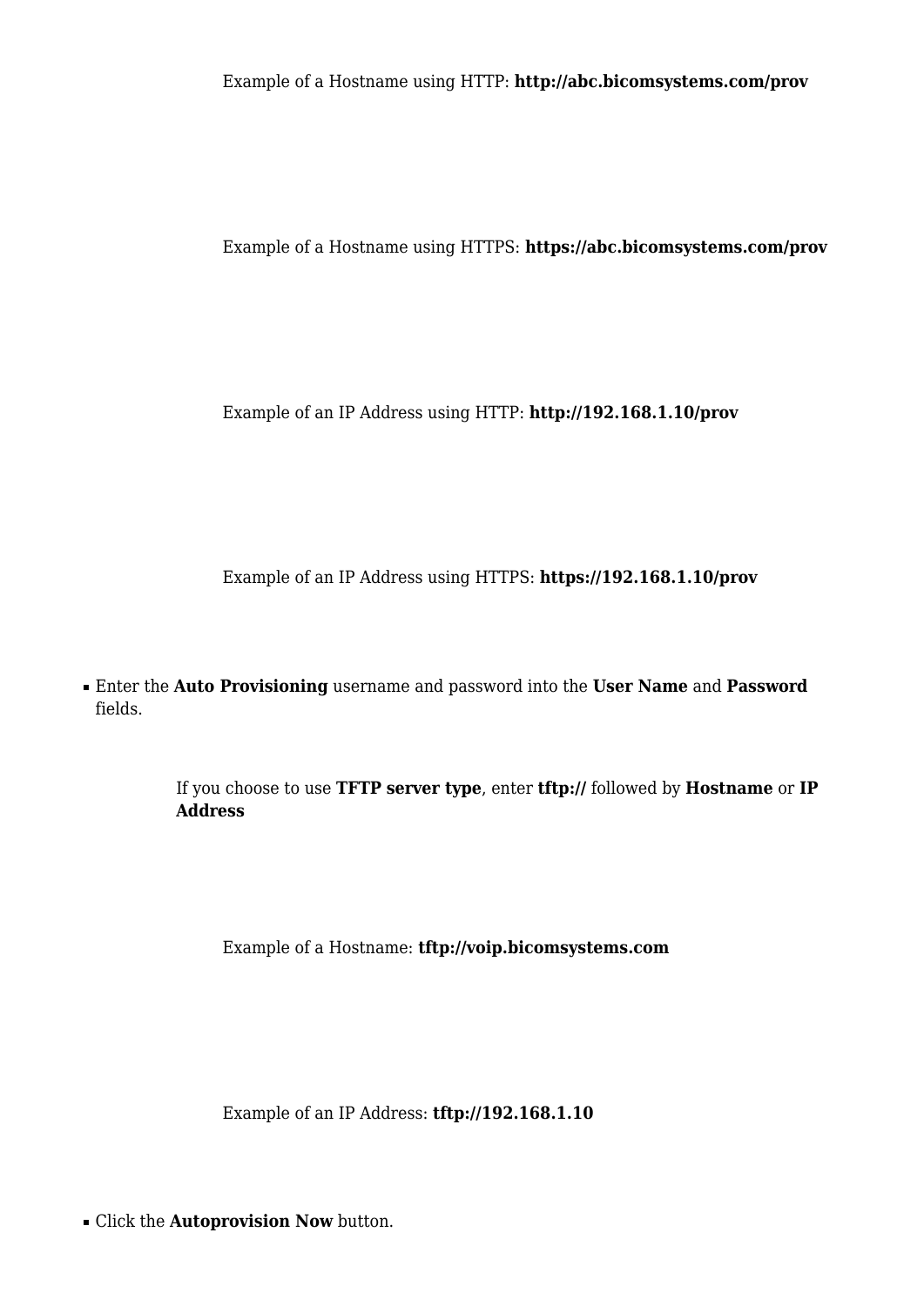- A pop-up window will show up.
- Click the **OK** button to confirm the action.
- You will have to wait for a couple of seconds for the configuration to be updated. **NOTE:** Do not power off your device.
- The auto-provisioning process will start during the device's reboot process. The device will pick up an appropriate configuration file from PBXware. If everything is done as described above, you should have successfully registered your device to PBXware.

Dial **\*123** to verify registration.

# **Using TLS**

**NOTE:** If you choose to use HTTPS as a protocol for registering your device, please do the following:

- Open a new browser window and enter your device's IP address, e.g. **<http://192.168.1.22>**.
- Enter **username** and **password** and press the **Confirm** button. **NOTE:** The factory default login details are as follows: username is **admin** and password is **admin**.
- Click the **Security** tab and go to **Trusted certificates** and disable the **Only Accept Trusted Certificates** option.

## **DNS SRV**

| Well's dealers of this Silve          |     |  |                  |  |  |  |  |
|---------------------------------------|-----|--|------------------|--|--|--|--|
| <b>Use Critic EBIT afternoonalide</b> | Ho. |  | No. Nos Ras      |  |  |  |  |
| County Willer, Mar. 491               |     |  | <b>Root Root</b> |  |  |  |  |
| ploCOM Wallri annos                   |     |  |                  |  |  |  |  |
| <b>GITTING AT LOWERS</b>              |     |  |                  |  |  |  |  |
| Max Number of torqueste (10)          |     |  |                  |  |  |  |  |
| WATERWOOD W. 20131100                 |     |  |                  |  |  |  |  |
| LAPERAMMANA/IP: 011-9110              |     |  |                  |  |  |  |  |

This section describes how to use a DNS SRV record which specifies the location of PBXware. *NOTE: The DNS Server needs to be configured correctly for this to work. Bicom Systems can provide a service to set this up for you*.

Check if the DNS SRV is enabled in PBXware

- Contact the PBXware administrator to find out if the **DNS SRV** is enabled in PBXware. In case you have access to PBXware, you can also check this on your own.
- Open a new browser window and enter the IP address in order to access the PBXware's web administration login screen. Example: **<http://192.168.1.10>**.
- Log in to PBXware with the e-mail address and password.
- Navigate to **Settings ---> Servers**. Click the server corresponding with the **Edit** button. *NOTE:* **On MT, navigate to Settings ---> Tenants ---> Master Tenant**.
- In **Auto Provisioning group**, make sure that **Use DNS SRV when possible:** is set to **Yes**. If it is set to **No** or **N/A**, set to **Yes** and click the **Save** button. *NOTE: Users must re-save all their Extensions configured for auto provisioning*.